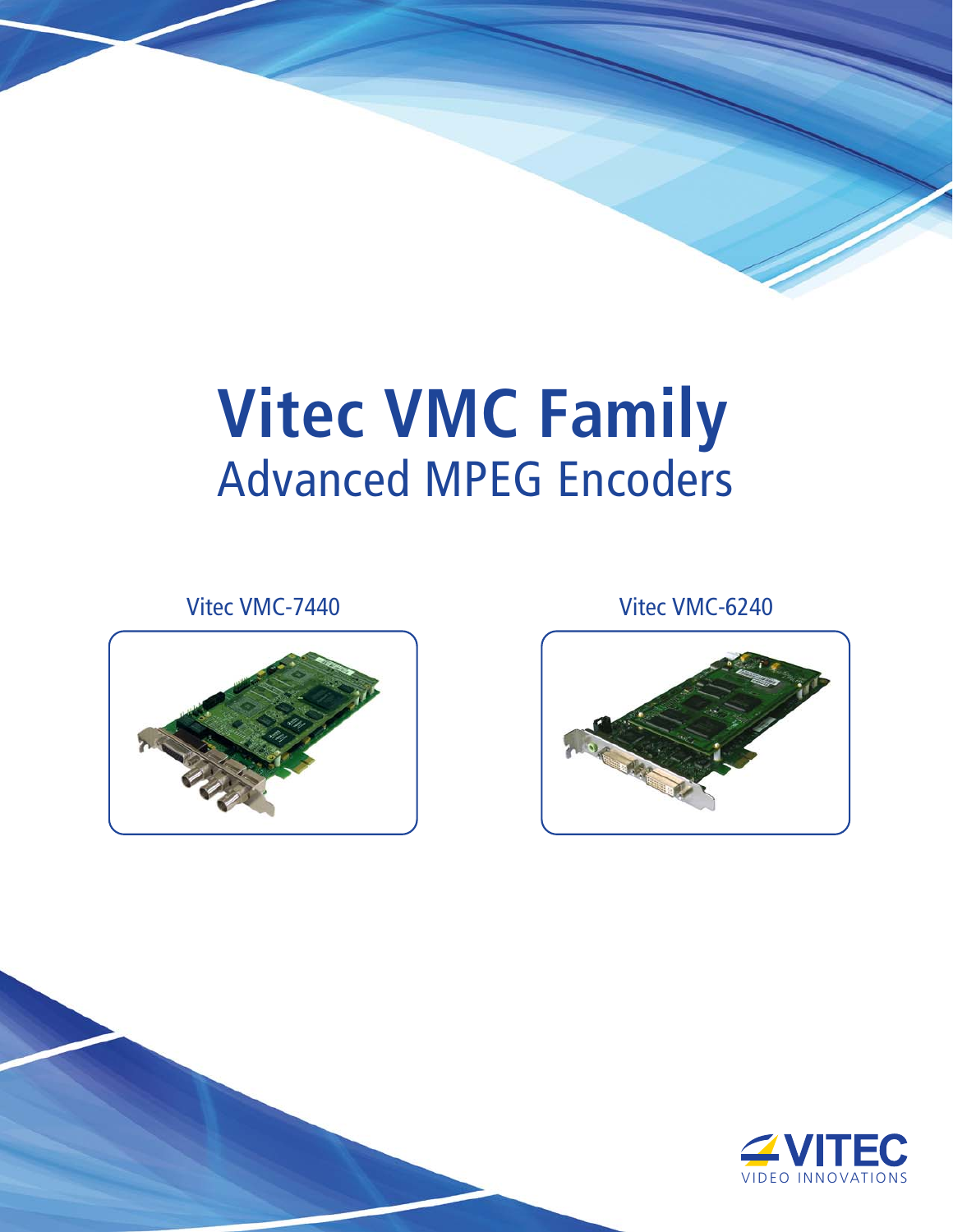## **Vitec VMC Family** Advanced MPEG Encoders

### **TECHNICAL SPECIFICATIONS**

| 2 Boards                                                                                                                                                                                 | <b>VMC-7440</b><br><b>AVC/H.264</b><br>1080p, 1080i, 720p,<br>FD1, SIF                         | <b>VMC-6240</b><br>MPEG-2<br><b>SXGA, 720p, XGA</b>     |
|------------------------------------------------------------------------------------------------------------------------------------------------------------------------------------------|------------------------------------------------------------------------------------------------|---------------------------------------------------------|
| <b>VIDEO SPECIFICATIONS</b>                                                                                                                                                              |                                                                                                |                                                         |
| Inputs                                                                                                                                                                                   | Composite,<br>HD-SDI, SDI                                                                      | DVI-A, DVI-D                                            |
| Outputs                                                                                                                                                                                  | Composite,<br>HD-SDI, SDI                                                                      | DVI-A, DVI-D                                            |
| Compression                                                                                                                                                                              | (HD&SD) H.264<br>(4:2:0)                                                                       | HD MPEG-2<br>(4:2:0)                                    |
| <b>AUDIO SPECIFICATIONS</b>                                                                                                                                                              |                                                                                                |                                                         |
| <b>Inputs</b>                                                                                                                                                                            | Analog balanced<br>& unbalanced stereo,<br>AES-EBU,<br>embedded SDI (16)                       | Analog unbalanced<br>stereo                             |
| Formats                                                                                                                                                                                  | MPEG-1 Layer 2<br>AC-3, PCM<br>AAC-LC                                                          | MPEG-1 Layer 2                                          |
| Number of encoding channels                                                                                                                                                              | (Analog (2), AES-EBU (2),<br>SDI embedded (2)                                                  | $\overline{2}$                                          |
| <b>Encoding parameters</b><br><b>Operating Mode</b><br><b>AAC Bitrate</b><br><b>MPEG-1 Layer 2 Bitrate</b><br><b>AC-3 Bitrate</b><br><b>Sampling frequency</b><br><b>Bits per sample</b> | <b>Stereo</b><br>64 to 128 Kbit/s<br>32 to 640 Kbit/s<br>32 to 640 Kbit/s<br>48 Khz<br>16 bits | <b>Stereo</b><br>128 to 384 Kbit/s<br>48 Khz<br>16 bits |
| <b>VIDEO FORMAT SUPPORTED</b>                                                                                                                                                            |                                                                                                |                                                         |
| Format / Resolution<br>1080p / 1920 x 1080                                                                                                                                               | Frame Rate /s<br>30, 29.97, 25, 24, 23.976                                                     | Frame Rate /s                                           |
| 1080i / 1920 x 1080                                                                                                                                                                      | 30, 29.97, 25, 24, 23.976                                                                      |                                                         |
| 1080i / 1440 x 1080                                                                                                                                                                      | 30, 29.97, 25, 24, 23.976                                                                      |                                                         |
| 720p / 1280 x 720                                                                                                                                                                        | 60, 59.94, 50, 30,<br>29.97, 25, 24, 23.976                                                    | 30                                                      |
| NTSC / 720 x 480                                                                                                                                                                         | 29.97                                                                                          |                                                         |
| PAL / 720 x 576                                                                                                                                                                          | 25                                                                                             |                                                         |
| NTSC / 720 x 480                                                                                                                                                                         |                                                                                                |                                                         |
| PAL / 720 x 576                                                                                                                                                                          |                                                                                                |                                                         |
| UXGA (downscale in SXGA)                                                                                                                                                                 |                                                                                                | 30                                                      |
| SXGA                                                                                                                                                                                     |                                                                                                | 30                                                      |
| XGA                                                                                                                                                                                      |                                                                                                | 30                                                      |
| <b>STILL IMAGE WHILE ENCODING</b>                                                                                                                                                        |                                                                                                | Native resolution                                       |
| Resolution                                                                                                                                                                               | Native resolution                                                                              | SXGA, 720p, XGA                                         |
| Special                                                                                                                                                                                  | Deinterlacing                                                                                  |                                                         |

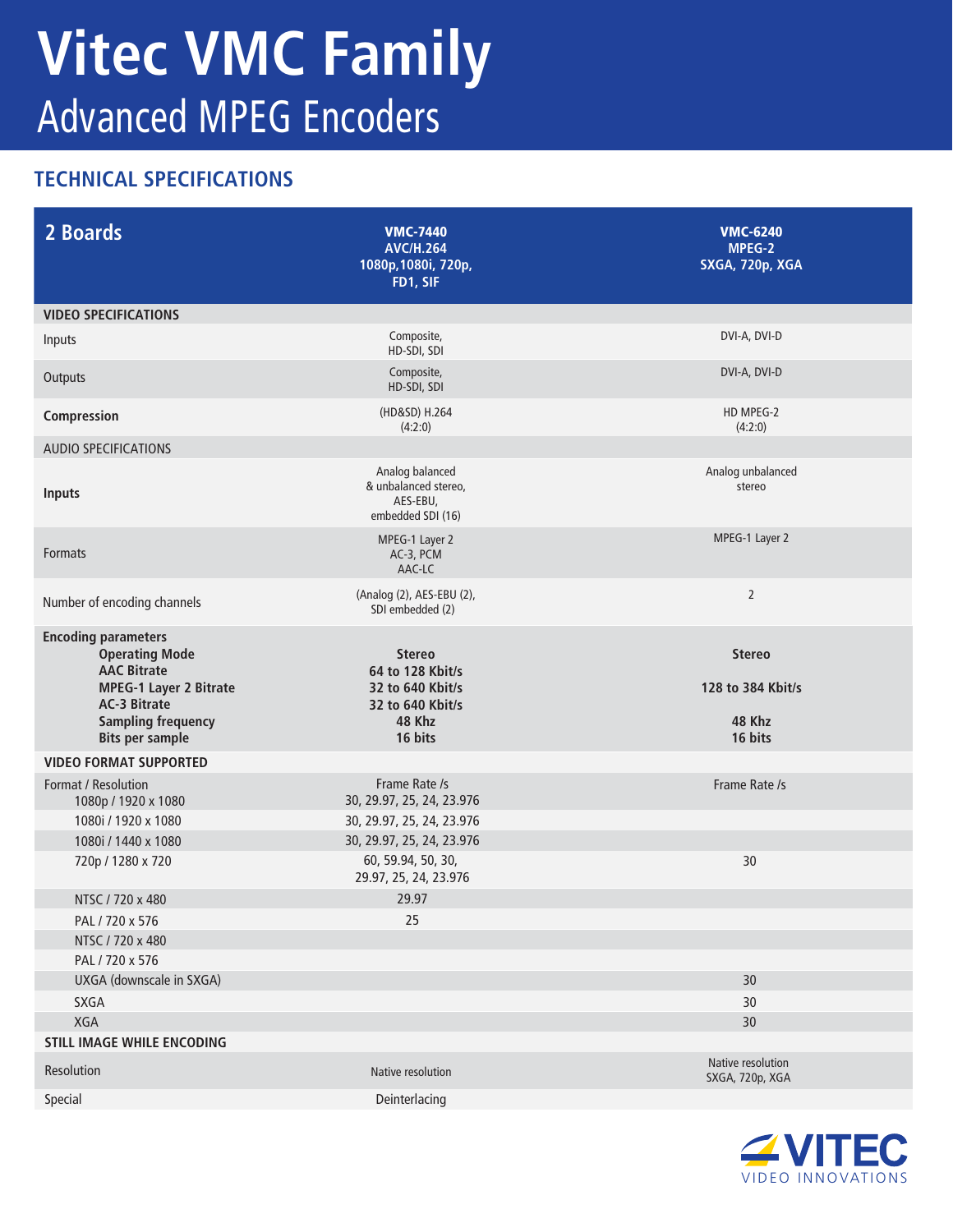

| 2 Boards                                                                                                                                        | <b>VMC-7440</b><br><b>AVC/H.264</b><br>1080p, 1080i, 720p,<br>FD1, SIF                                      | <b>VMC-6240</b><br>MPEG-2<br><b>SXGA, 720p, XGA</b>                        |
|-------------------------------------------------------------------------------------------------------------------------------------------------|-------------------------------------------------------------------------------------------------------------|----------------------------------------------------------------------------|
| <b>ADVANCED FEATURES</b>                                                                                                                        |                                                                                                             |                                                                            |
| <b>VITC</b>                                                                                                                                     | Yes                                                                                                         |                                                                            |
| Brightness, Contrast, Saturation, Hue<br>adjustments                                                                                            | Yes                                                                                                         | DVI-A                                                                      |
| Audio level adjustment                                                                                                                          | Yes                                                                                                         | Yes                                                                        |
| Audiometer overlaid on preview                                                                                                                  | Yes                                                                                                         | Yes                                                                        |
| Status overlaid on preview                                                                                                                      | Yes                                                                                                         | Yes                                                                        |
| Pause / Resume mode                                                                                                                             | Yes                                                                                                         | Yes                                                                        |
| Multiboarding                                                                                                                                   | Yes                                                                                                         | Yes                                                                        |
| Dual encoding<br>(2 files from a unique video source)                                                                                           | Yes                                                                                                         |                                                                            |
| 24/7 very long encoding                                                                                                                         | Yes                                                                                                         | Yes                                                                        |
| <b>DEVELOPERS RESSOURCES</b>                                                                                                                    |                                                                                                             |                                                                            |
| <b>Operating Systems</b>                                                                                                                        | Windows 7 / Vista / XP /<br>Server 2003& 2008 (32 bit)                                                      | Windows 7 / Vista / XP / 2000 /<br>Server 2003 (32 bit)                    |
| Development Kits                                                                                                                                | LiveWire framework<br>Demo application<br>source code                                                       | LiveWire framework<br>Demo application<br>source code                      |
| <b>SYSTEM CONFIGURATION</b>                                                                                                                     |                                                                                                             |                                                                            |
| Minimum configuration                                                                                                                           | P3 - 800 MHz,<br>512 MB RAM                                                                                 | P3 - 800 MHz,<br>512 MB RAM                                                |
| PCI compliance                                                                                                                                  | PCle (1 lane)                                                                                               | PCIe (1 lane)                                                              |
| Dimensions of the board                                                                                                                         | 180 x 111.15 mm<br>$(7.08'' \times 4.37'')$                                                                 | 193 x 103 mm<br>$(7.59'' \times 4.05'')$                                   |
| Power consumption                                                                                                                               | 18 W                                                                                                        | 12 W                                                                       |
| Compression<br><b>Bitrate HD format</b><br><b>Bitrate SD format</b><br><b>Bitrate regulation mode</b><br><b>MUX</b><br><b>Elementary stream</b> | (HD & SD) H.264 (4:2:0)<br>2 to 50 Mbit/s<br>600 Kbit/s to 10 Mbit/s<br><b>CBR / VBR</b><br>TS / MP4<br>Yes | HD MPEG-2 (4:2:0)<br>17 to 30 Mbit/s<br><b>CBR / VBR</b><br>PS / TS<br>Yes |
| Aspect ratios                                                                                                                                   | 4/3 & 16/9                                                                                                  |                                                                            |
| Inputs                                                                                                                                          | Composite<br>HD-SDI, SDI                                                                                    | DVI-A, DVI-D                                                               |
| Outputs                                                                                                                                         | Composite,<br>HD-SDI, SDI                                                                                   | DVI-A, DVI-D                                                               |
| Preview on VGA                                                                                                                                  | Yes                                                                                                         | Yes                                                                        |